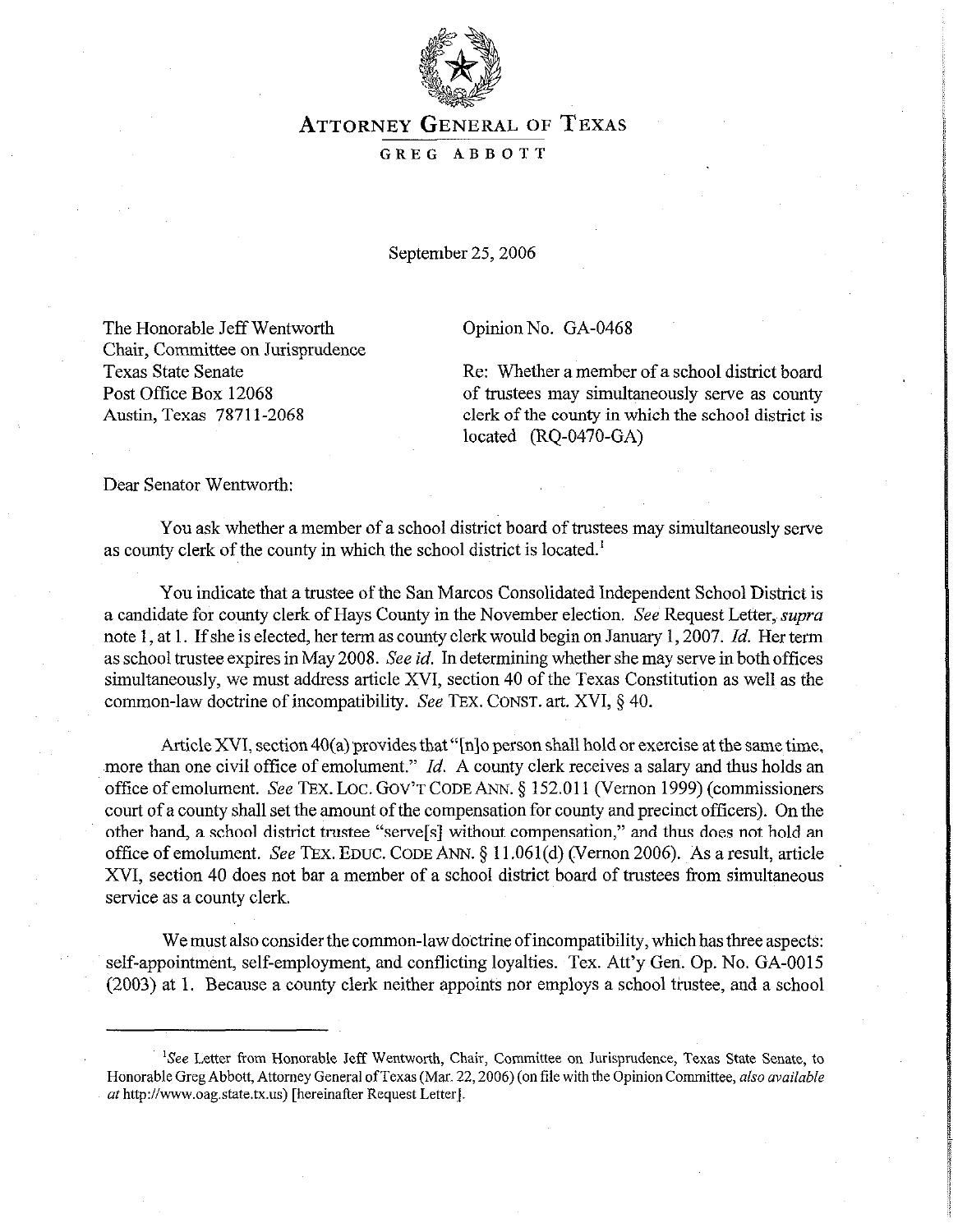trustee neither appoints nor employs a county clerk, the first two aspects of the doctrine are not applicable to the situation you pose. The third aspect of the doctrine—conflicting loyalties—derives from a 1927 opinion of the Texas Commission of Appeals that found the offices of school trustee and city alderman incompatible:

> In our opinion the offices of school trustee and alderman are incompatible; for under our system there are in the city council or board of aldermen various directory or supervisory powers exertable in respect to school property located within the city or town and in respect to the duties of school trustee performable within its limits—e.g., there might well arise a conflict of discretion or duty in respect to health, quarantine, sanitary, and tire prevention regulations. If the same person could be a school trustee and a member of the city council or board of aldermen at the same time, school policies, in many important respects, would be subject to direction of the council or aldermen instead of to that of the trustees.

*Thomas v. Abernathy County Line Indep. Sch. Disk,* 290 S.W. 152,153 (Tex. Comm'n App. 1927, judgm't adopted) (citation omitted).

It is well established that both positions must be offices in order for conflicting loyalties incompatibility to be applicable. See Tex. Att'y Gen. Op. Nos. GA-0350 (2005) at 4, GA-0273 (2004) at 3, JM-1266 (1990) at 4. A substantial majority of attorney general opinions involving conflicting loyalties incompatibility address situations in which both offices constitute membership on a local governing board. But the concept has also been applied, as here, where one of the offices does not constitute membership on a local governing board but involves some other official position. The attorney general has said, for example, that a county attorney may not serve on the board of trustees of a school district located in his county because a county attorney is authorized to investigate matters and initiate actions involving school trustees. See Tex. Att'y Gen. LO-95-029, at 4. For similar reasons, a district judge is barred from serving as a trustee of an independent school district located within his jurisdiction. See Tex. Att'y Gen. LO-98-094, at 3. Moreover, if there is a close and frequent relationship between a school district and a sheriff's office, particularly where the district embraces an unincorporated area of the county, a sheriff may not simultaneously serve as a school trustee of that district. Tex. Att'y Gen. Op. No. GA-0328 (2005) at 4.

On the other hand, this office has declared that a member of a school district board oftrustees is not as a matter of law prohibited from simultaneously holding the office of county treasurer. See Tex. Att'y Gen. Op. No. JC-0490 (2002) at 1. That opinion reviewed the duties of a county treasurer and found that, although a number of statutes relate peripherally to the duties of treasurer with regard to school funds, these statutes "appear to prescribe purely ministerial duties." *Id.* at 3. The opinion also discussed section 113.902 of the Local Government Code, which requires a county treasurer to "direct prosecution for the recovery of any debt owed to the county," and to "supervise the collection of the debt." *Id.* (quoting TEX. LOC. GOV'T CODE ANN. § 113.902(a)). The opinion noted, however, that this duty was non-exclusive, and that if it were determined that funds were owed to the county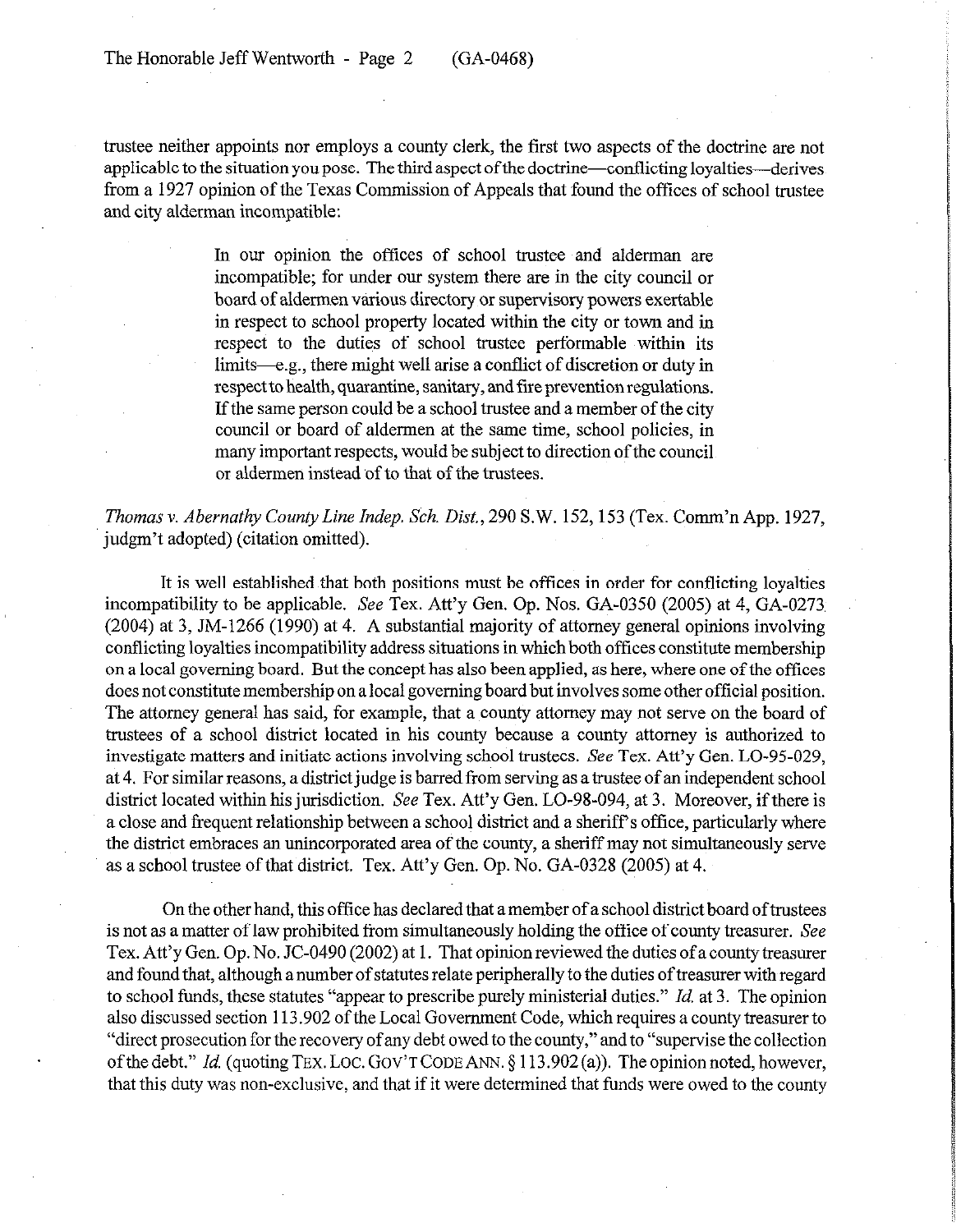by the school district, the commissioners court would be the proper authority to initiate suit to recover those funds. *Id.* at 4. Accordingly, this office concluded that a county treasurer was not barred as a matter of law from simultaneously serving as a school district trustee. See *id.* The opinion cautioned, however, that article XVI, section 65 of the Texas Constitution might, in the long run, complicate such dual service. See *id.* That provision effects the automatic resignation of certain county and district officers, including county clerks, who announce their candidacy or become a candidate for another office of profit or trust "at any time when the unexpired term of the [county or district] office then held shall exceed one (1) year." See TEX. CONST. art. XVI,  $\S$  65(b).

We must now determine whether holding the office of county clerk is incompatible with service on a school district board of trustees. The Texas Constitution provides, in relevant part:

> Sec. 20. There shall be elected for each county, by the qualified voters, a County Clerk, who shall hold his office for four years, who shall be clerk of the County and Commissioners Courts and recorder of the county

*Id.* art. V, § 20. Various statutes prescribe other duties of a county clerk. Section 51.402 of the Government Code declares that a county clerk may 'issue marriage licenses" and "take affidavits and depositions." TEX. GOV'T CODE ANN. § 51.402(a) (Vernon 2005). That statute also requires the clerk, "[o]n the last day of each term of the court, [to] make a written statement of tines and jury fees received since the last statement." *Id.* 3 5 1.402(b). A county clerk has, in addition, prescribed duties under the Local Government Code. She serves, for example, as the clerk of the commissioners court, which requires, *inter alia*, that she "keep the court's books, papers, records, and effects" and "issue the notices, writs, and process necessary for the proper execution of the court's powers and duties." TEX. LOC. GOV'T CODE ANN. § 81.003(a) (Vernon Supp. 2006). Other duties relate to the collection of fees for filing, issuing, and certifying various documents, the impaneling of juries, and the swearing of witnesses. See *id.* §§ 118.011, .051 (Vernon 1999 & Supp. 2006). Finally, the clerk has numerous duties relating to the recording of various documents and instruments, including deeds, mortgages, subdivision plats, and military discharges. *Id.*  $\S$  191.001, ,004, 192.001, .0015, ,002.

None of the aforementioned responsibilities indicate that there is any conflict between the duties of a county clerk and the duties exercised by an independent school district trustee. We conclude, therefore, that a member of a school district board of trustees is not as a matter of law prohibited from simultaneously serving as county clerk of a county in which the school district is located. As stated in Attorney General Opinion JC-0490, however, we caution that article XVI, section 65 of the Texas Constitution may ultimately complicate such dual service. See Tex. Att'y Gen. Op. No. JC-0490 (2002) at 4.